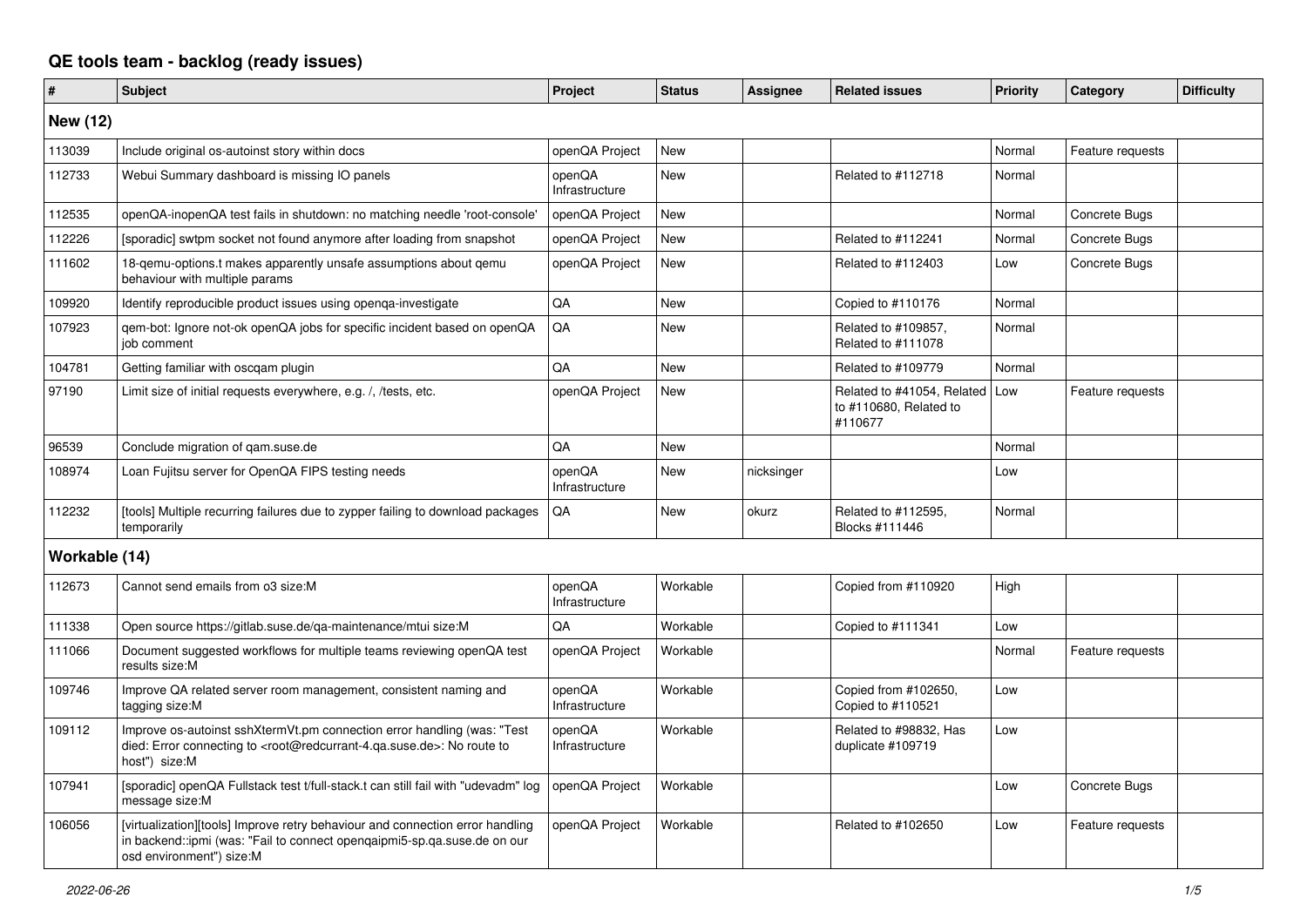| $\vert$ #       | <b>Subject</b>                                                                                                           | Project                  | <b>Status</b>  | <b>Assignee</b> | <b>Related issues</b>                                                                                                                                                              | <b>Priority</b> | Category         | <b>Difficulty</b> |
|-----------------|--------------------------------------------------------------------------------------------------------------------------|--------------------------|----------------|-----------------|------------------------------------------------------------------------------------------------------------------------------------------------------------------------------------|-----------------|------------------|-------------------|
| 95783           | Provide support for multi-machine scenarios handled by openga-investigate<br>size:M                                      | openQA Project           | Workable       | mkittler        | Related to #103425.<br>Related to #71809, Related<br>to #69976, Related to<br>#107014, Related to<br>#110518, Related to<br>#110530, Related to<br>#110176, Copied from<br>#81859  | Normal          | Feature requests |                   |
| 105594          | Two new machines for OSD and o3, meant for bare-metal virtualization<br>size:M                                           | openQA<br>Infrastructure | Workable       | nicksinger      | Related to #110227                                                                                                                                                                 | Normal          |                  |                   |
| 103736          | Make aarch64 machine chan-1 up and running after it is broken size: M                                                    | openQA<br>Infrastructure | Workable       | nicksinger      |                                                                                                                                                                                    | High            |                  |                   |
| 100967          | Use more perl signatures - openQA size:M                                                                                 | openQA Project           | Workable       | okurz           | Copied from #99663,<br>Copied to #105127                                                                                                                                           | Low             | Feature requests |                   |
| 99663           | Use more perl signatures - os-autoinst size:M                                                                            | openQA Project           | Workable       | okurz           | Related to #102146,<br>Related to #104986,<br>Related to #104520,<br>Related to #106654,<br>Related to #108323,<br>Related to #110983,<br>Related to #112319,<br>Copied to #100967 | Low             | Feature requests |                   |
| 81899           | [easy][beginner] Move code from isotovideo to a module size:M                                                            | openQA Project           | Workable       | okurz           | Related to #108530                                                                                                                                                                 | Low             | Feature requests |                   |
| 111992          | Deal with QEMU and OVMF default resolution being 1280x800, affecting (at<br>least) qxl size:M                            | openQA Project           | Workable       | tinita          |                                                                                                                                                                                    | High            | Feature requests |                   |
| In Progress (4) |                                                                                                                          |                          |                |                 |                                                                                                                                                                                    |                 |                  |                   |
| 112595          | continous deployment installed old version of openQA due to timeout<br>accessing a repo size:M                           | openQA Project           | In Progress    | mkittler        | Related to #112232                                                                                                                                                                 | High            | Concrete Bugs    |                   |
| 107032          | [timeboxed:20h] [spike] Create integration test of os-autoinst's VNC module<br>with VMWare's VNC-over-websockets size:S  | openQA Project           | In Progress    | mkittler        |                                                                                                                                                                                    | High            | Feature requests |                   |
| 111341          | Open source https://gitlab.suse.de/qa-maintenance/qam-oscplugin/ size:M                                                  | QA                       | In Progress    | osukup          | Copied from #111338                                                                                                                                                                | Normal          |                  |                   |
| 111251          | Cover code of os-autoinst path OpenQA/ fully (statement coverage) size:M                                                 | openQA Project           | In Progress    | tinita          | Copied to #111254                                                                                                                                                                  | Low             | Feature requests |                   |
| Blocked (34)    |                                                                                                                          |                          |                |                 |                                                                                                                                                                                    |                 |                  |                   |
| 108530          | os-autoinst plugins: x11_start_program from os-autoinst-distri-openQA<br>dynamically loaded from another git repo size:M | openQA Project           | Blocked        | cdywan          | Related to #81899                                                                                                                                                                  | Normal          | Feature requests |                   |
| 112367          | [tools] python-paramiko on Leap/SLE throws exception with ed25519 key<br>size:M                                          | QA                       | Blocked        | jbaier_cz       |                                                                                                                                                                                    | Normal          |                  |                   |
| 103971          | [epic] Easy *re*-triggering and cloning of multi-machine tests                                                           | openQA Project           | <b>Blocked</b> | mkittler        | Related to #66071                                                                                                                                                                  | Normal          | Feature requests |                   |
| 103962          | [saga][epic] Easy multi-machine handling: MM-tests as first-class citizens                                               | openQA Project           | Blocked        | mkittler        | Copied to #112862                                                                                                                                                                  | Normal          | Feature requests |                   |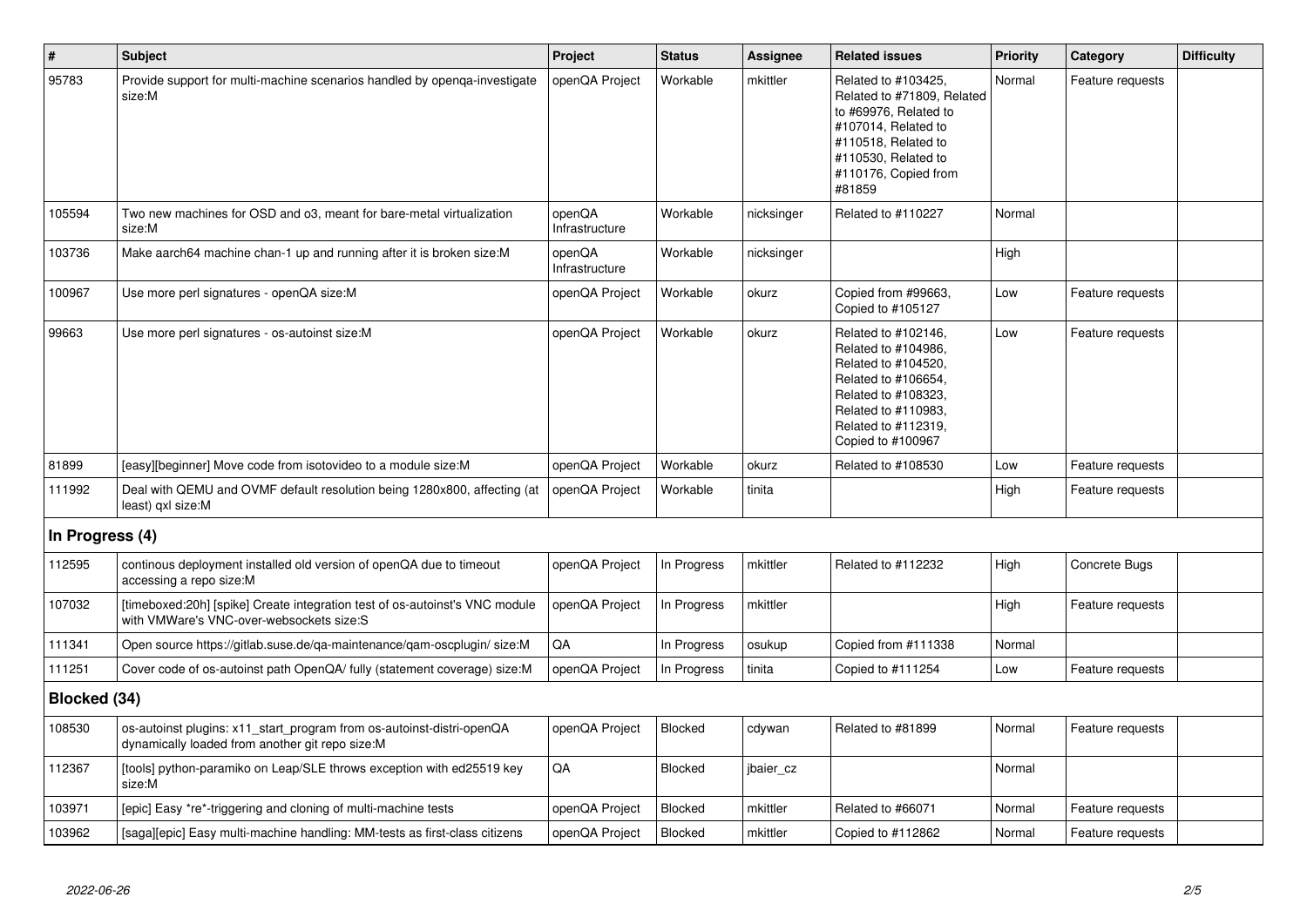| $\vert$ # | <b>Subject</b>                                                                                                                                                                                                              | Project                  | <b>Status</b>  | Assignee   | <b>Related issues</b>                                                                                                                                    | <b>Priority</b> | Category         | <b>Difficulty</b> |
|-----------|-----------------------------------------------------------------------------------------------------------------------------------------------------------------------------------------------------------------------------|--------------------------|----------------|------------|----------------------------------------------------------------------------------------------------------------------------------------------------------|-----------------|------------------|-------------------|
| 101048    | [epic] Investigate and fix higher instability of opengaworker-arm-4/5 vs.<br>$arm-1/2/3$                                                                                                                                    | openQA Project           | Blocked        | mkittler   | Related to #101030                                                                                                                                       | High            | Concrete Bugs    |                   |
| 99831     | [epic] Better handle minion tasks failing with "Job terminated unexpectedly"                                                                                                                                                | openQA Project           | Blocked        | mkittler   |                                                                                                                                                          | Normal          | Feature requests |                   |
| 98952     | [epic] t/full-stack.t sporadically fails "clickElement: element not interactable'<br>and other errors                                                                                                                       | openQA Project           | Blocked        | mkittler   | Related to #101734                                                                                                                                       | Low             | Concrete Bugs    |                   |
| 111578    | Recover opengaworker-arm-4/5 after "bricking" in #110545                                                                                                                                                                    | openQA<br>Infrastructure | Blocked        | nicksinger | Copied from #110545                                                                                                                                      | Low             |                  |                   |
| 111860    | [epic] Upgrade all our infrastructure, e.g. o3+osd workers+webui and<br>production workloads, to openSUSE Leap 15.4                                                                                                         | openQA Project           | <b>Blocked</b> | okurz      | Copied from #99183                                                                                                                                       | Normal          | Organisational   |                   |
| 111446    | openQA-in-openQA tests fail due to corrupted downloaded rpm<br>auto_review:"Test died: command '.*zypper -n in<br>os-autoinst-distri-opensuse-deps' failed at<br>openqa//tests/install/test_distribution.pm line 1.*":retry | QA                       | Blocked        | okurz      | Blocked by #112232                                                                                                                                       | Low             |                  |                   |
| 111347    | [saga][epic] Properly maintained Maintenance QA tooling                                                                                                                                                                     | QA                       | <b>Blocked</b> | okurz      | Copied from #99303                                                                                                                                       | Normal          |                  |                   |
| 110920    | Emails from o3 are rejected by mx2.suse.de for certain sender/recipients<br>size:S                                                                                                                                          | openQA<br>Infrastructure | Blocked        | okurz      | Copied from #110629,<br>Copied to #112673                                                                                                                | High            |                  |                   |
| 110884    | [epic] Properly maintained open source mtui+oscqam                                                                                                                                                                          | QA                       | <b>Blocked</b> | okurz      |                                                                                                                                                          | Normal          |                  |                   |
| 110545    | Investigate and fix higher instability of opengaworker-arm-4/5 vs. arm-1/2/3<br>further things to try size:M                                                                                                                | openQA<br>Infrastructure | Blocked        | okurz      | Copied to #111578                                                                                                                                        | High            |                  |                   |
| 109846    | [epic] Ensure all our database tables accomodate enough data, e.g. bigint<br>for id's                                                                                                                                       | openQA Project           | Blocked        | okurz      | Copied from #109836                                                                                                                                      | Normal          | Feature requests |                   |
| 109740    | [epic] Stable os-autoinst unit tests with good coverage                                                                                                                                                                     | openQA Project           | <b>Blocked</b> | okurz      | Related to #109620                                                                                                                                       | Low             | Feature requests |                   |
| 109668    | [saga][epic] Stable and updated non-gemu backends for SLE validation                                                                                                                                                        | openQA Project           | Blocked        | okurz      | Related to #37339                                                                                                                                        | High            | Feature requests |                   |
| 109659    | [epic] More remote workers                                                                                                                                                                                                  | openQA Project           | Blocked        | okurz      |                                                                                                                                                          | Low             | Feature requests |                   |
| 109656    | [epic] Stable non-gemu backends                                                                                                                                                                                             | openQA Project           | Blocked        | okurz      | Related to #99345                                                                                                                                        | Normal          | Feature requests |                   |
| 108527    | [epic] os-autoinst plugins (or wheels or leaves or scrolls) for scalable code<br>reuse of helper functions and segmented test distributions                                                                                 | openQA Project           | Blocked        | okurz      | Copied from #106922                                                                                                                                      | Normal          | Feature requests |                   |
| 106922    | [epic][sporadic] openqa_from_git fails in dashboard due to<br>ensure_unlocked_desktop not expecting password entry screen in case of<br>locked desktop auto_review:"match=desktop-runner, screenlock timed<br>out.*":retry  | openQA Project           | Blocked        | okurz      | Related to #103122,<br>Related to #92092. Related<br>to #44441, Related to<br>#46589, Related to<br>#64078, Copied from<br>#106919, Copied to<br>#108527 | Normal          | Feature requests |                   |
| 100688    | [epic][virtualization][3rd party hypervisor] Add svirt backend compatibility for<br>vmware 7.0                                                                                                                              | openQA Project           | <b>Blocked</b> | okurz      |                                                                                                                                                          | High            | Feature requests |                   |
| 99660     | [epic] Use more perl signatures in our perl projects                                                                                                                                                                        | openQA Project           | Blocked        | okurz      |                                                                                                                                                          | Low             | Feature requests |                   |
| 99579     | [epic][retro] Follow-up to "Published QCOW images appear to be<br>uncompressed"                                                                                                                                             | openQA Project           | Blocked        | okurz      | Related to #96557, Copied<br>from #99246                                                                                                                 | Low             | Organisational   |                   |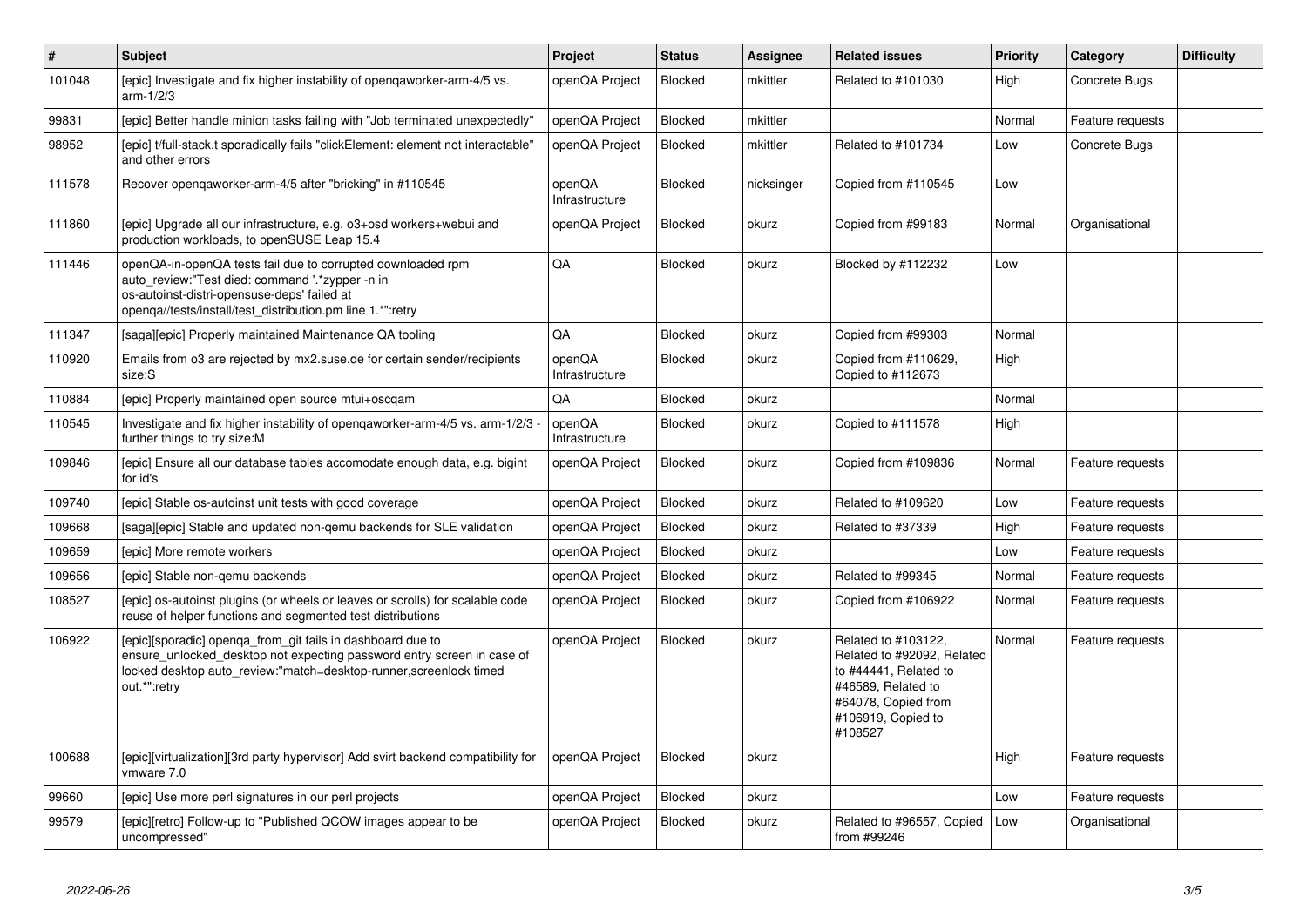| $\#$          | <b>Subject</b>                                                                                                                                                                 | Project                  | <b>Status</b>  | Assignee  | <b>Related issues</b>                                                            | <b>Priority</b> | Category                  | <b>Difficulty</b> |
|---------------|--------------------------------------------------------------------------------------------------------------------------------------------------------------------------------|--------------------------|----------------|-----------|----------------------------------------------------------------------------------|-----------------|---------------------------|-------------------|
| 98472         | [epic] Scale out: Disaster recovery deployments of existing openQA<br>infrastructures                                                                                          | openQA Project           | <b>Blocked</b> | okurz     |                                                                                  | Normal          | Feature requests          |                   |
| 97862         | More openQA worker hardware for OSD size:M                                                                                                                                     | openQA<br>Infrastructure | Blocked        | okurz     | Copied from #97043,<br>Copied to #104970                                         | Normal          |                           |                   |
| 96263         | [epic] Exclude certain Minion tasks from "Too many Minion job failures alert"<br>alert                                                                                         | openQA Project           | Blocked        | okurz     | Related to #96197, Related<br>to #98499, Related to<br>#70768                    | l Normal        | Feature requests          |                   |
| 94105         | [epic] Use feedback from openqa-investigate to automatically inform on<br>github pull requests, open tickets, weed out automatically failed tests                              | QA                       | <b>Blocked</b> | okurz     | Related to #91773, Related   Normal<br>to #107014                                |                 |                           |                   |
| 92854         | [epic] limit overload of openQA webUI by heavy requests                                                                                                                        | openQA Project           | <b>Blocked</b> | okurz     | Copied from #92770                                                               | Normal          | Feature requests          |                   |
| 91914         | [epic] Make reviewing openQA results per squad easier                                                                                                                          | openQA Project           | <b>Blocked</b> | okurz     | Related to #52655, Related<br>to #93710, Copied from<br>#91467, Copied to #99306 | Normal          | Feature requests          |                   |
| 91646         | [saga][epic] SUSE Maintenance QA workflows with fully automated testing,<br>approval and release                                                                               | QA                       | <b>Blocked</b> | okurz     | Copied to #99303                                                                 | Normal          |                           |                   |
| 81060         | [epic] openQA web UI in kubernetes                                                                                                                                             | openQA Project           | <b>Blocked</b> | okurz     | Related to #76978                                                                | Low             | Feature requests          |                   |
| 80150         | [epic] Scale out openQA: Easier openQA setup                                                                                                                                   | openQA Project           | Blocked        | okurz     |                                                                                  | Normal          | Feature requests          |                   |
| 80142         | [saga][epic] Scale out: Redundant/load-balancing deployments of openQA,<br>easy containers, containers on kubernetes                                                           | openQA Project           | <b>Blocked</b> | okurz     | Related to #80466, Related<br>to #92893, Related to<br>#110497                   | High            | Feature requests          |                   |
| Feedback (13) |                                                                                                                                                                                |                          |                |           |                                                                                  |                 |                           |                   |
| 109737        | [opensuse][sporadic] test fails in chromium due to lost characters when<br>typing in the address bar size:M                                                                    | openQA Tests             | Feedback       | cdywan    | Related to #107632                                                               | High            | Bugs in existing<br>tests |                   |
| 106759        | Worker xyz has no heartbeat (400 seconds), restarting repeatedly reported<br>on o3 size:M                                                                                      | openQA Project           | Feedback       | cdywan    | Blocked by #110677,<br>Blocked by #110680,<br>Copied from #105828                | Normal          | Concrete Bugs             |                   |
| 111329        | openQA within kubernetes with tested helm charts size:M                                                                                                                        | openQA Project           | Feedback       | jbaier cz |                                                                                  | Low             | Feature requests          |                   |
| 112265        | Just use bigint in all our database tables (for auto-incremented ID-columns)                                                                                                   | openQA Project           | Feedback       | mkittler  | Related to #112718                                                               | Normal          | Feature requests          |                   |
| 111998        | Make our SLE related tooling work with upcoming changes to build.suse.de<br>(2FA and ssh key based authentication) size:M                                                      | QA                       | Feedback       | mkittler  |                                                                                  | High            |                           |                   |
| 113030        | test distribution directory git revision can be parsed as "UNKNOWN" and<br>openQA investigation fails to show test git log                                                     | openQA Project           | Feedback       | okurz     |                                                                                  | High            | Concrete Bugs             |                   |
| 112916        | postgresgl.conf is invalid after recent salt changes size:M                                                                                                                    | openQA<br>Infrastructure | Feedback       | okurz     | Copied from #112718                                                              | Normal          |                           |                   |
| 112898        | Minion workers alert triggering on and off size:M                                                                                                                              | QA                       | Feedback       | okurz     | Related to #96380                                                                | High            |                           |                   |
| 111989        | Seems like o3 machines do not automatically reboot anymore, likely<br>because we continuously call `zypper dup` so that the nightly upgrades don't<br>find any changes? size:M | openQA Project           | Feedback       | okurz     | Copied from #105379                                                              | Normal          | Concrete Bugs             |                   |